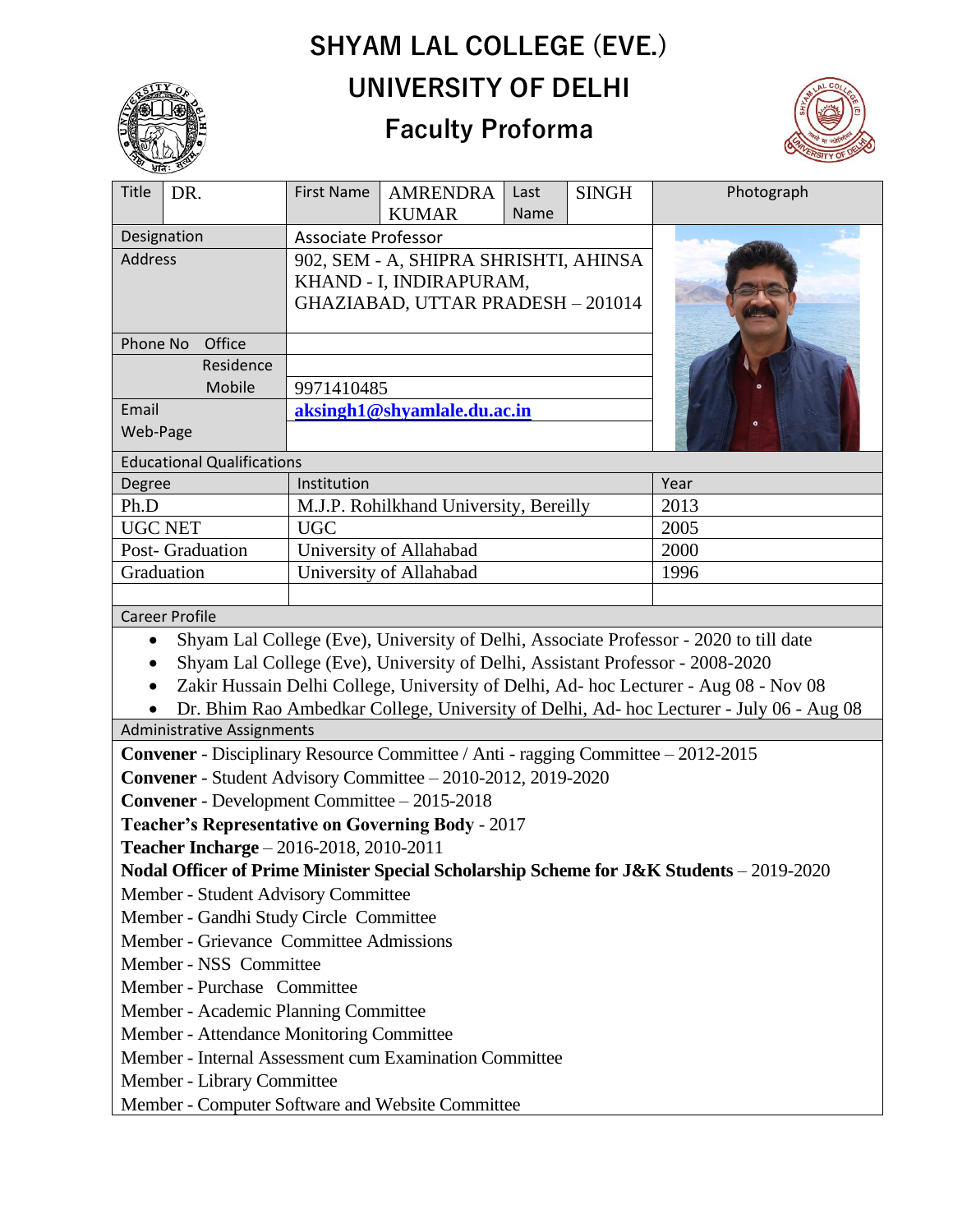Member - Innovation - NAAC Committee Member - Art, Drama and Culture Committee

Areas of Interest / Specialization

Indian Economic Development, Micro Economics

Subjects Taught

Micro Economics, Macro Economics, Indian Economy, Indian Economic Development and Policies

Research Guidance

N.A.

Publications Profile

## PAPERS PUBLISHED AND PRESENTED AS PER DETAILS GIVEN BELOW

Publications

- Performance of Mahatma Gandhi NREGA in the context of Rural employment in India, Journal of National development
- The Changing of Rural Consumption in India, Shodh Drishti
- Return to Education in India: An Empirical Analysis using IHDS Data, Bihar Journal of Public Administration

Conference Organization/ Presentations

- Joint Organizing Secretary of Conference Committee of the 2 day International Conference on "Hagiography, Humanism and Caste Hierarchy in Bhakti Movement" held at National Museum Auditorium – 2016
- Co-Chaired the Technical Session in the International Conference on Economics and development: New Challenges and Opportunities with Department of Economics, MD University Rohtak & Haryana Economic Association
- Co-Convener for 1 week FDP on Stata and Data Analysis with Department of Economics in association with Internal Quality Assurance Cell (IQAC) of Shyam Lal College (Eve)
- Presented research paper in 1 Day seminar on contemporary issues in Commerce and Management - 2017